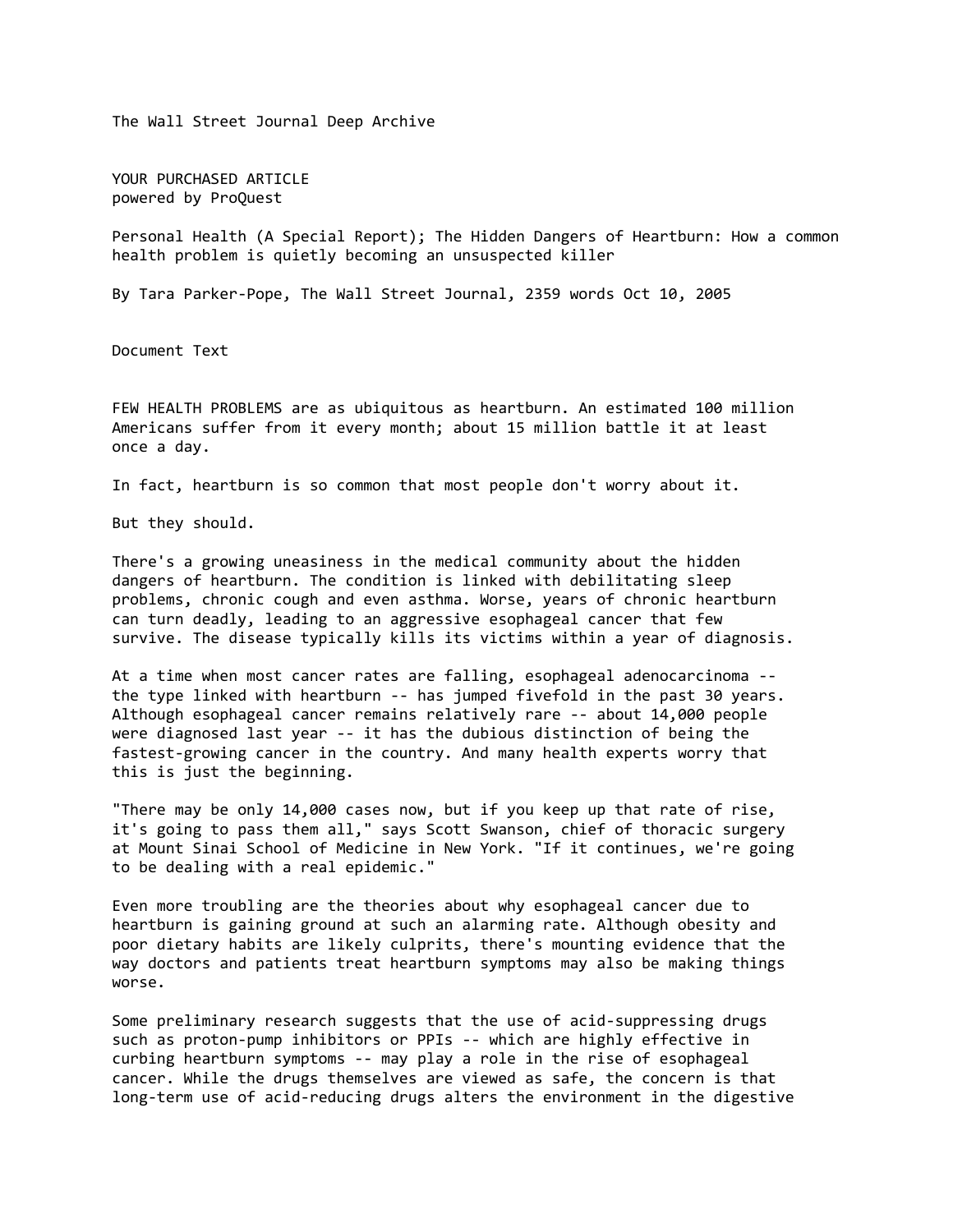tract in a way that allows cancer to take hold in certain patients. In addition, while the drugs clearly make patients feel better, studies show that stopping symptoms may not be enough to stop continuing damage to the esophagus.

"There's an explosion of the use of these drugs to treat reflux disease," says Jeffrey Hagen, associate professor of surgery at the Keck School of Medicine of the University of Southern California. "If we're right about [reflux drugs], then what you've seen over the past decade may only be the tip of the iceberg. Esophageal cancer is not going to be so rare anymore - it's going to be huge numbers."

PPIs, which include AstraZeneca PLC's Nexium, Wyeth's Protonix and Tap Pharmaceutical Products Inc.'s Prevacid, account for nearly \$13 billion in drug sales each year, making PPIs the second most popular drug type, after cholesterol drugs. Prescriptions for PPIs have nearly doubled from 50 million in 1999 to more than 93 million last year, according to pharmaceutical sales research firm IMS Health.

Despite questions about the long-term effects of acid-suppressing drugs, the solution isn't necessarily to stop taking them. Rather, many doctors believe more aggressive monitoring of PPI users is needed, to ensure that the underlying problem is being treated along with the symptoms.

Heartburn symptoms show up in a variety of ways -- as a burning pain behind the breastbone, indigestion, or a sour or burning taste in the back of the throat. It happens when stomach juices -- acids, bile and digestive enzymes -- slosh onto the lining of the esophagus. A valve at the lower end of the esophagus usually keeps the acid and other corrosive liquids in the stomach where they belong. But frequent heartburn sufferers often have gastro-esophageal reflux disease, or GERD, which occurs when the valve doesn't work right, allowing stomach acids and other corrosive liquids to flow backward into the esophagus.

While this malfunction leads to regular bouts of heartburn, it also can take a dramatic toll on the esophagus, leaving it inflamed and irritated. Healthy esophageal tissue resembles the smooth, gummy lining of the cheek, but years of exposure to digestive fluids can transform it into the pale, cobblestone appearance of the stomach. Only about 12% of GERD sufferers develop this condition, known as Barrett's esophagus. But once the transformation takes place, risk for esophageal cancer increases by 40 times. While most Barrett's patients never get cancer -- lifetime risk is estimated at 5% depending on the age of diagnosis -- there's no way to know who is most at risk.

Although reflux and heartburn have been around for centuries, doctors say the toll reflux disease takes on the esophagus is different now. Doctors say heartburn sufferers 20 years ago often showed up with esophageal ulcers, narrowed passages that interfered with swallowing and other complications directly related to exposure to stomach acid. Today, acid-suppressing drugs do such a good job of controlling stomach acids that heartburn sufferers don't show up with such grisly complications. "Now we see malignant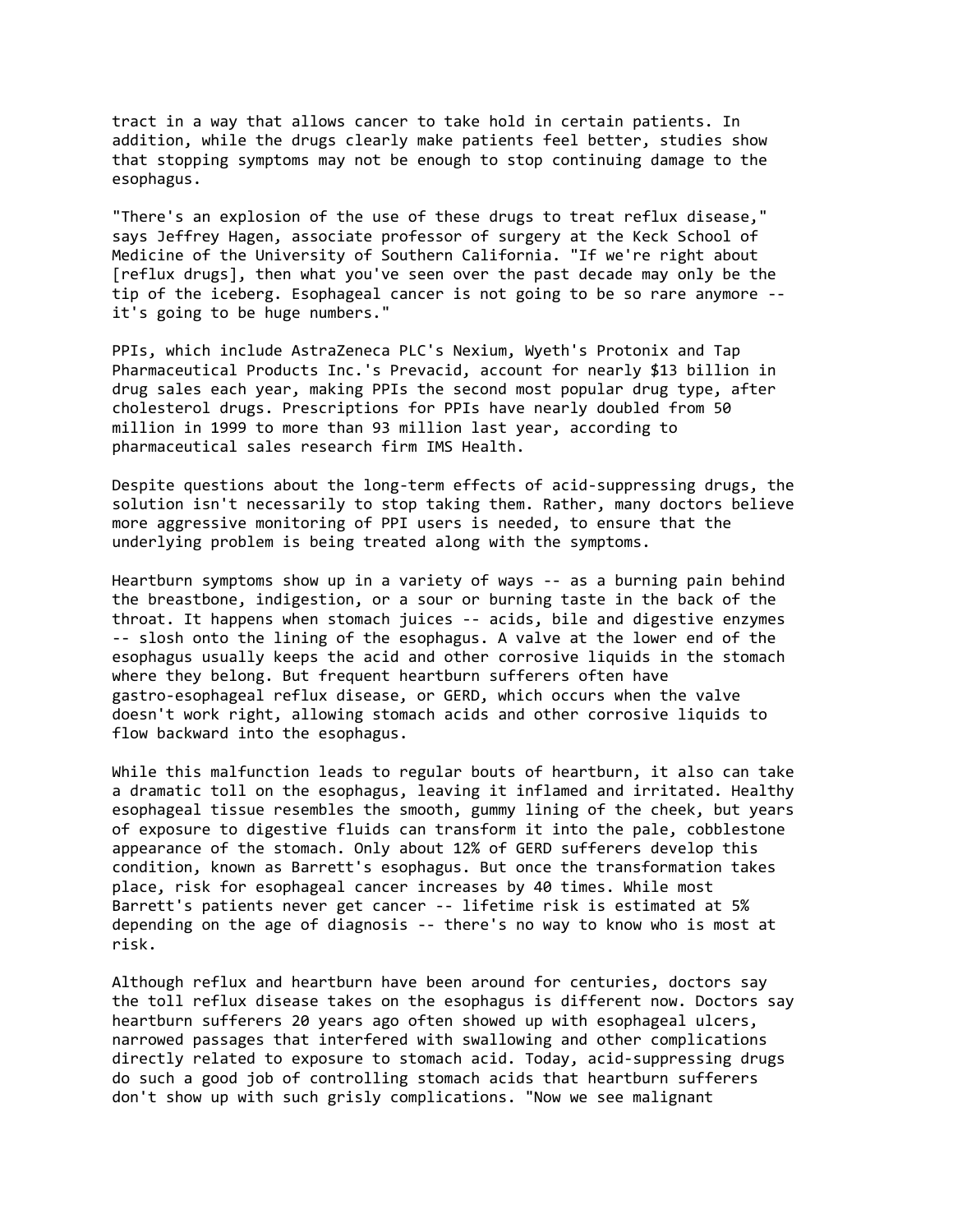complications," says Dr. Hagen.

The reason may have something to do with how we're treating reflux. Although antacids have long been used to neutralize stomach acid, the introduction in the late 1970s of H-2 blockers such as Tagamet, Pepcid and Zantac revolutionized heartburn treatment. Instead of just neutralizing the acid that was already there, the H-2 blockers worked by limiting the production of stomach acid. In 1989, the FDA approved Prilosec, the first proton-pump inhibitor, which worked by suppressing even more acid production.

But while the acid suppressors work wonders on relieving painful heartburn, some scientists believe there is a potential downside. The concern is that by suppressing acid, these drugs aren't really solving the underlying reflux problem. Instead, the fear is that the drug therapy just changes the chemical makeup of the gastric juice being refluxed. So instead of being exposed to acid, the esophagus is bathed in bile -- an alkaline and potentially more injurious gastric fluid.

Last year, a study in the Journal of Gastrointestinal Surgery monitored gastric reflux in six patients before and after Prilosec therapy. In the study, Prilosec use didn't change the overall number of reflux episodes; it just shifted the chemical makeup of the reflux from acid to alkaline.

And when acid is suppressed, two important changes occur in the gut. First, suppressing the acid may result in an overgrowth of bacteria in the digestive tract, a change that can lead to a higher proportion of a particularly damaging form of bile. In addition, pH levels -- that's the balance between acid and alkaline -- are also changed in the stomach by acid-suppressing drugs. The altered pH creates an environment where damaging bile salts can do even more harm.

But in the battle against heartburn, the focus is almost entirely on acid reflux, with little attention paid to bile or alkaline reflux. Alkaline substances, though, are dangerous, too. Drano, for instance, is alkaline.

"If you expose the lower esophagus to alkaline secretions, you will get a more severe injury and destruction than if you expose it to acid alone," says Nasser Altorki, director of the division of thoracic surgery at New York Presbyterian-Weill Cornell Medical Center.

And even though antacids and acid-reducing drugs may cure symptoms, some studies show that patients can still experience bile reflux and even low levels of acid reflux that they aren't aware of. Last year, a British study in the Archives of Surgery followed 32 patients with Barrett's esophagus who had cured their heartburn and reflux symptoms with PPI drugs. Using special monitoring devices, the researchers found that two-thirds of the patients still had bile reflux or abnormal acid reflux, even though medications were controlling the obvious symptoms. "You don't want to make people think it's all fine because they don't feel the heartburn," says Dr. Swanson.

Makers of PPI drugs say there's no real evidence that the treatments play any role in esophageal cancer and point out that the first spike in cancer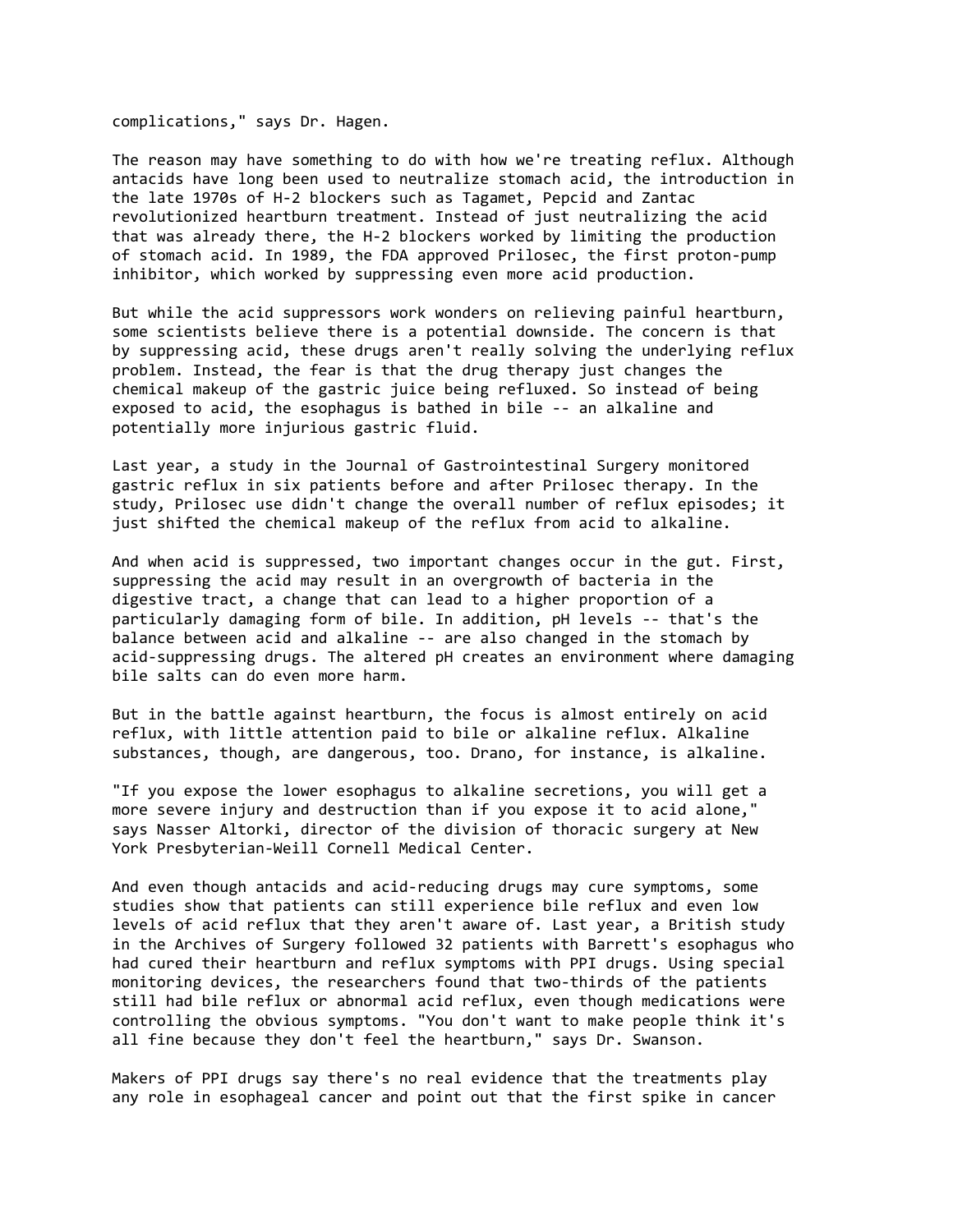cases started in the early 1980s, about 10 years before PPIs were even introduced. Long-term safety and monitoring data have also never flagged any concerns.

And some studies have even suggested that PPIs may have a protective effect against cellular changes that lead to cancer, says Mark Sostek, senior director of clinical research for AstraZeneca. Dr. Sostek says the company is funding research to better understand the reasons for the rise in esophageal cancer.

The data are conflicting and confusing. And other factors almost certainly are contributing to the rise in esophageal-cancer rates.

Studies show that weight gain and being overweight are linked to heartburn, reflux and the development of Barrett's esophagus. Changes in eating habits and a shift to large portions of fried and fatty foods most likely play a role. Even the trend toward fast food and eating on the run may contribute to the rise in heartburn. One study showed that having one or more carbonated soft drinks a day raised risk for nighttime heartburn by 31%. A Swedish study suggested a link between esophageal-cancer rates and certain blood-pressure medications, sleeping pills, anti-anxiety drugs and other medicines that are known to relax the valve between the esophagus and stomach. And there's some evidence that treatments to eradicate Helicobacter pylori bacteria, which cause stomach ulcers, have paradoxically led to an increase in reflux problems.

Until more is known about the reasons for the rise in esophageal cancer, experts say, there needs to be a dramatic shift in the way patients and doctors deal with heartburn. Right now, patients take drugs until they feel better. But the only way to find out if a PPI is really working and determine the best dose is by monitoring and analyzing gastric fluids - something that is rarely done.

One solution may be to actually increase the dose of acid- suppressing drugs. While a lower dose may control obvious symptoms, a higher dose may be needed to counter all of the acid reflux. Higher doses also have the potential to further alter a patient's pH level in a way that limits the damage caused by bile (intermediate pH levels cause the most damage, so more-alkaline levels probably would be less harmful).

An alternative to drug treatment is antireflux surgery, a procedure that reinforces the leaky valve so gastric fluids can't wash back up into the esophagus. Unlike drug treatments, which just suppress acid, the surgery keeps all gastric fluids, including both acid and bile, away from the esophagus and in the stomach where they belong. Although the data on whether surgical procedures can reduce risk for esophageal cancer also aren't conclusive, a few studies do suggest it may make a difference, while others say it has no impact.

But all surgeries carry risks. Side effects of antireflux surgery include bloating and diarrhea. And even after surgery, heartburn symptoms can return over time, particularly in patients who don't make the necessary lifestyle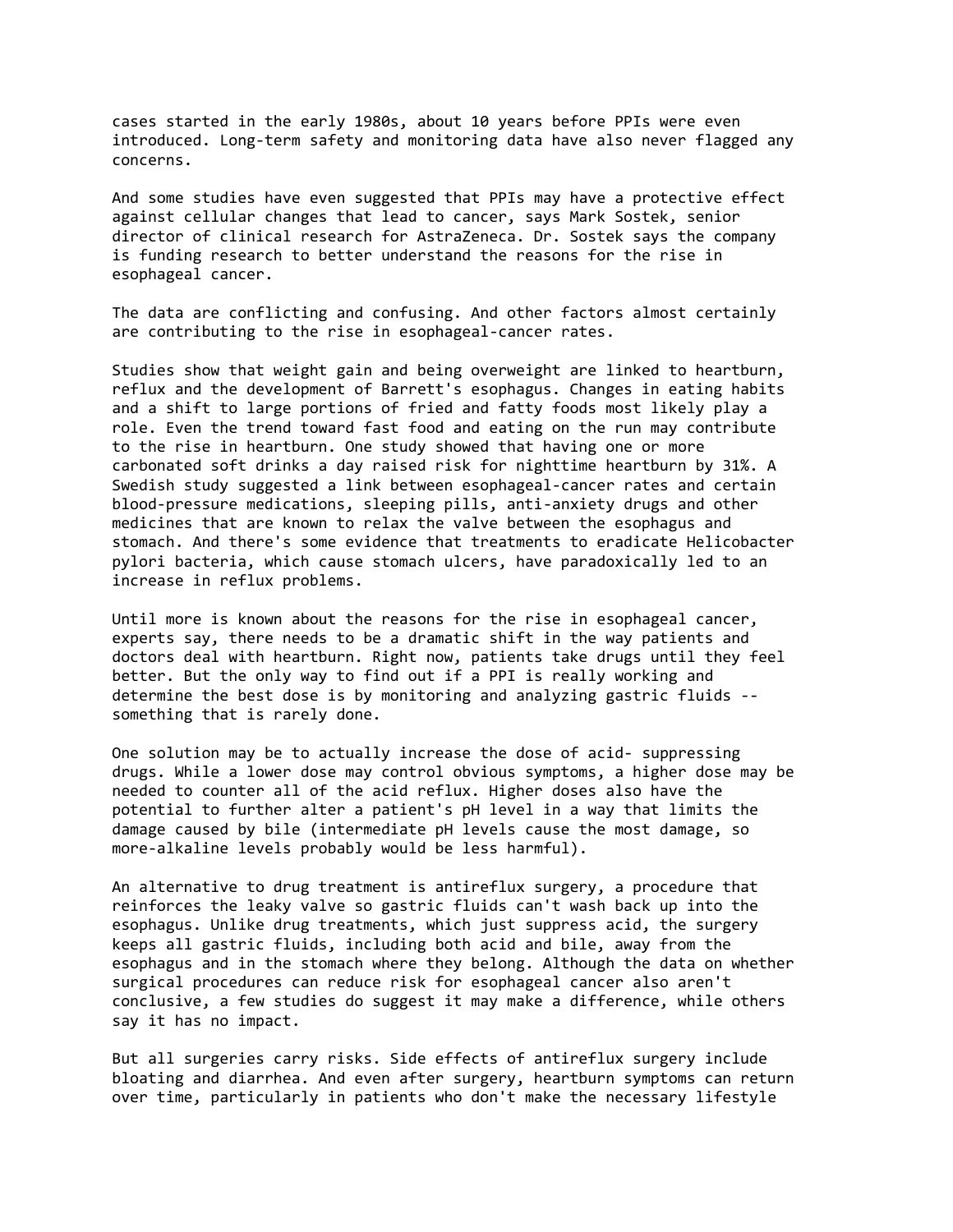and dietary changes that probably caused reflux to develop in the first place. And questions remain about whether patients who undergo antireflux surgery should be regularly monitored or even put back on acid-suppression drugs.

Indeed, one of the biggest worries about heartburn, GERD and cancer is the shocking lack of patient screening, monitoring and follow-up by the medical community. And it's only getting worse. The Food and Drug Administration two years ago allowed Prilosec to be sold over-the- counter, a move that has countless patients taking acid-suppression therapy without ever consulting a doctor.

Even those patients who seek prescription treatments are rarely given a screening endoscopy or follow-up monitoring. The problem is that the PPIs usually make patients feel so much better that neither patients nor doctors are particularly motivated to take a closer look to determine if the drug therapy is really helping control GERD inside the body or whether it's just relieving the most obvious outward symptoms.

And the top medical authorities are divided on whether patients with chronic heartburn should be screened at all for esophageal-cancer risk. Screening is expensive, costing about \$1,000 a test, and involves putting a lighted scope down the throat of a sedated patient to view the esophagus for precancerous changes. Because esophageal cancer remains relatively rare and most heartburn sufferers will never develop cancer, many experts say the cost and risk of screening endoscopies can't be justified.

But because esophageal cancer is so deadly, other experts believe patients with a long history of reflux should be given cancer screening before starting long-term use of acid-suppressing drugs. Even though the risk of cancer remains low, "chronic heartburn merits an endoscopy,"" says David H. Ilson, an oncologist at Memorial Sloan- Kettering Cancer Center in New York who specializes in gastrointestinal cancers.

In addition, with the number of esophageal-cancer cases on the rise, the cost-effectiveness equation is likely to change. Even if it doesn't, screening can make a dramatic difference for those few people who are able to catch esophageal cancer before it spreads. The overall five-year survival rate for esophageal cancer is only about 15%, but when the cancer is found early, surgical removal of the esophagus and chemotherapy can improve five-year survival to about 70%. The vast majority of cases, however, are diagnosed at later stages, when survival is only about 5%.

The American College of Gastroenterology suggests a screening endoscopy for men over 50 if they have a history of five years or more of chronic reflux and reflux symptoms at least twice a week. Patients diagnosed with Barrett's esophagus are checked more often. But the guidelines miss large numbers of people at risk. One in eight esophageal-cancer patients are women. And some GERD patients don't have typical symptoms, suffering from chronic cough rather than typical reflux.

Even though the debate continues about the value of screening heartburn